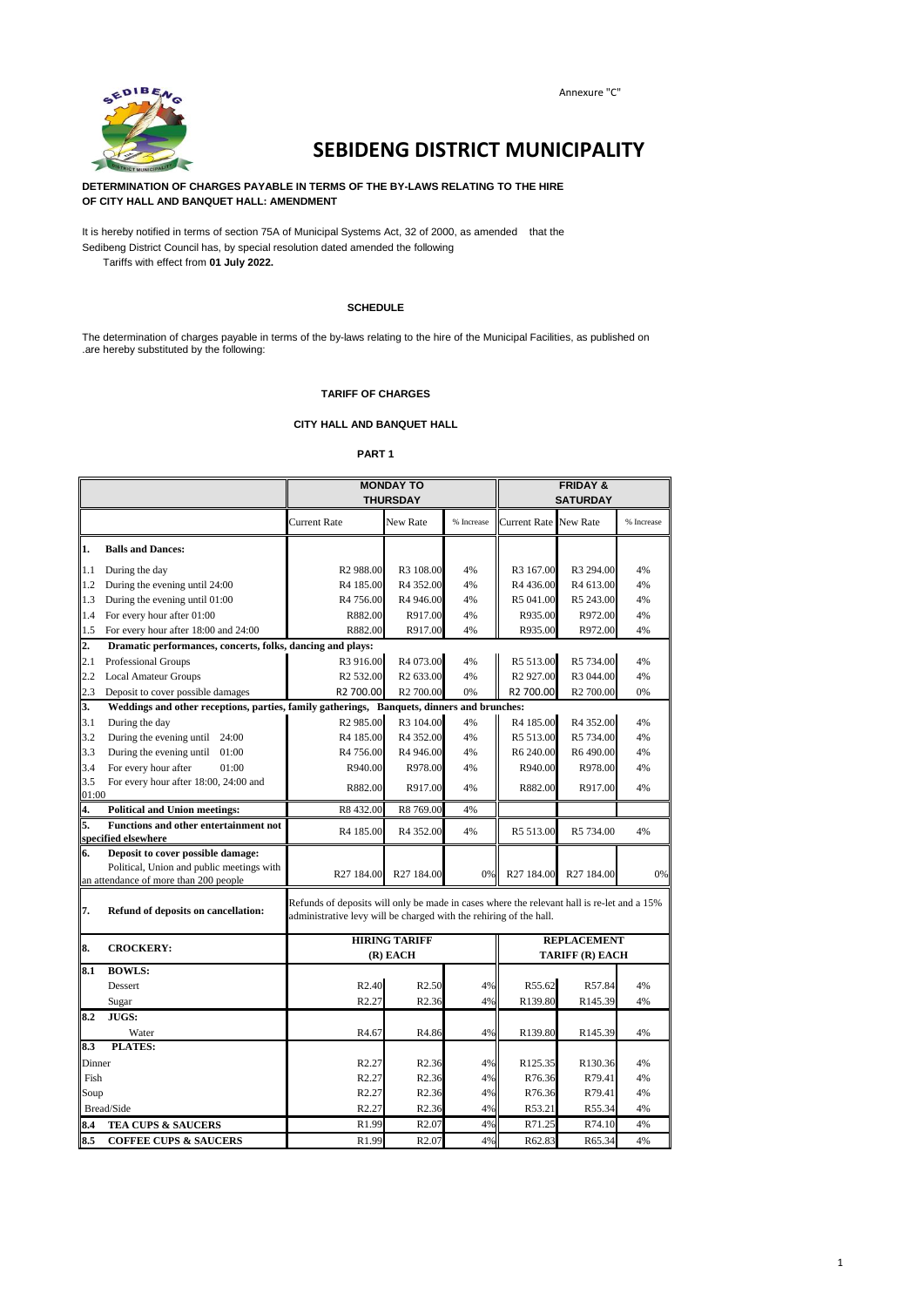| 8.6<br><b>GLASSES:</b>                                             |                     |                    |            |                    |                    |            |
|--------------------------------------------------------------------|---------------------|--------------------|------------|--------------------|--------------------|------------|
| Hors-d'oeuvre                                                      | R <sub>1.57</sub>   | R <sub>1.63</sub>  | 4%         | R57.27             | R59.56             | 4%         |
| Champagne                                                          | R <sub>1.57</sub>   | R <sub>1.63</sub>  | 4%         | R41.93             | R43.61             | 4%         |
| White wine                                                         | R <sub>1.57</sub>   | R <sub>1.63</sub>  | 4%         | R34.87             | R36.26             | 4%         |
| Red wine                                                           | R <sub>1.57</sub>   | R1.63              | 4%         | R34.87             | R36.26             | 4%         |
| <b>Brandy</b>                                                      | R <sub>1.57</sub>   | R <sub>1.63</sub>  | 4%         | R <sub>17.59</sub> | R18.29             | 4%         |
| Beer                                                               | R <sub>1.57</sub>   | R1.63              | 4%         | R19.24             | R <sub>20.01</sub> | 4%         |
| Hi-Ball                                                            | R <sub>1.57</sub>   | R1.63              | 4%         | R17.72             | R18.43             | 4%         |
| Zombie                                                             | R <sub>1.57</sub>   | R1.63              | 4%         | R22.25             | R23.14             | 4%         |
| <b>CUTLERY</b>                                                     |                     |                    |            |                    |                    |            |
| 8.7<br><b>SPOONS:</b>                                              |                     |                    |            |                    |                    |            |
| Soup                                                               | R1.28               | R1.33              | 4%         | R18.63             | R19.38             | 4%         |
| Dessert                                                            | R1.28               | R1.33              | 4%         | R21.49             | R22.35             | 4%         |
| Tea                                                                | R <sub>1.28</sub>   | R <sub>1.33</sub>  | 4%         | R <sub>12.47</sub> | R <sub>12.97</sub> | 4%         |
| 8.8<br><b>KNIVES:</b>                                              |                     |                    |            |                    |                    |            |
| Table                                                              | R <sub>1.28</sub>   | R1.33              | 4%         | R38.33             | R39.86             | 4%         |
| Fish                                                               | R1.28               | R <sub>1.33</sub>  | 4%         | R32.64             | R33.95             | 4%         |
| 8.9<br><b>FORKS:</b>                                               |                     |                    |            |                    |                    |            |
| Dinner                                                             | R <sub>1.28</sub>   | R <sub>1.33</sub>  | 4%         | R18.63             | R19.38             | 4%         |
| Fish                                                               | R1.28               | R1.33              | 4%         | R20.14             | R <sub>20.95</sub> | 4%         |
| Dessert                                                            | R <sub>1.28</sub>   | R1.33              | 4%         | R <sub>17.72</sub> | R18.43             | 4%         |
| Cake                                                               | R1.28               | R <sub>1.33</sub>  | 4%         | R130.17            | R135.38            | 4%         |
| <b>SERVING ITEM:</b><br>8.10                                       |                     |                    |            |                    |                    |            |
| Meat Platter                                                       | R8.80               | R9.15              | 4%         | R396.97            | R412.85            | 4%         |
| 8.11<br><b>OTHER:</b>                                              |                     |                    |            |                    |                    |            |
| Table cloths Square                                                | R34.46              | R35.84             | 4%         | R506.39            | R526.65            | 4%         |
| Round table cloths                                                 | R34.46              | R35.84             | 4%         | R543.07            | R564.79            | 4%         |
| 8.12<br><b>ASH TRAYS</b>                                           | R <sub>1.83</sub>   | R <sub>1.90</sub>  | 4%         | R26.89             | R27.97             | 4%         |
| 8.13<br><b>BAIN MARIE &amp; LID</b>                                | R11.63              | R <sub>12.10</sub> | 4%         | R723.15            | R752.08            | 4%         |
| 814<br>Replacement deposit on cutlery, crockery and serving items, | R1 700.00           | R1 700.00          | 0%         | R1 700.00          | R1 700.00          | 0%         |
| Maximum deposit                                                    |                     |                    |            |                    |                    |            |
|                                                                    | <b>Current Rate</b> | <b>New Rate</b>    | % Increase | Current<br>Rate    | <b>New Rate</b>    | % Increase |
| <b>SERVICES RENDERED BY</b><br>815                                 |                     |                    |            |                    |                    |            |
| <b>MUNICIPAL OFFICIALS</b><br>Week days 08:00 - 17:00              |                     |                    |            |                    |                    |            |
| Rate per hour                                                      |                     |                    |            |                    |                    |            |
| Duty manager (PL4)                                                 | R295.57             | R314.78            | 6.50%      |                    |                    |            |
| Technician (PL6)                                                   | R233.62             | R248.81            | 6.50%      |                    |                    |            |
| Operator (PL7)                                                     | R206.60             | R220.03            | 6.50%      |                    |                    |            |
| General Worker (PL13)                                              | R95.34              | R101.54            | 6.50%      |                    |                    |            |
| Week days after 17.00 and Saturdays                                |                     |                    |            |                    |                    |            |
| Rate per hour                                                      |                     |                    |            |                    |                    |            |
| Duty manager (PL4)                                                 | R444.97             | R473.89            | 6.50%      |                    |                    |            |
| Technician (PL6)                                                   | R349.60             | R372.32            | 6.50%      |                    |                    |            |
| Operator (PL7)                                                     | R309.89             | R330.03            | 6.50%      |                    |                    |            |
| General Worker (PL13)                                              | R143.04             | R152.34            | 6.50%      |                    |                    |            |
| <b>Sundays and Pubic Holidays</b>                                  |                     |                    |            |                    |                    |            |
| Rate per hour                                                      |                     |                    |            |                    |                    |            |
| Duty manager (PL4)                                                 |                     |                    |            | R592.77            | R631.30            | 6.50%      |
| Technician (PL6)                                                   |                     |                    |            | R465.63            | R495.90            | 6.50%      |
| Operator (PL7)                                                     |                     |                    |            | R414.77            | R441.73            | 6.50%      |
| General Worker (PL13)                                              |                     |                    |            | R189.11            | R201.40            | 6.50%      |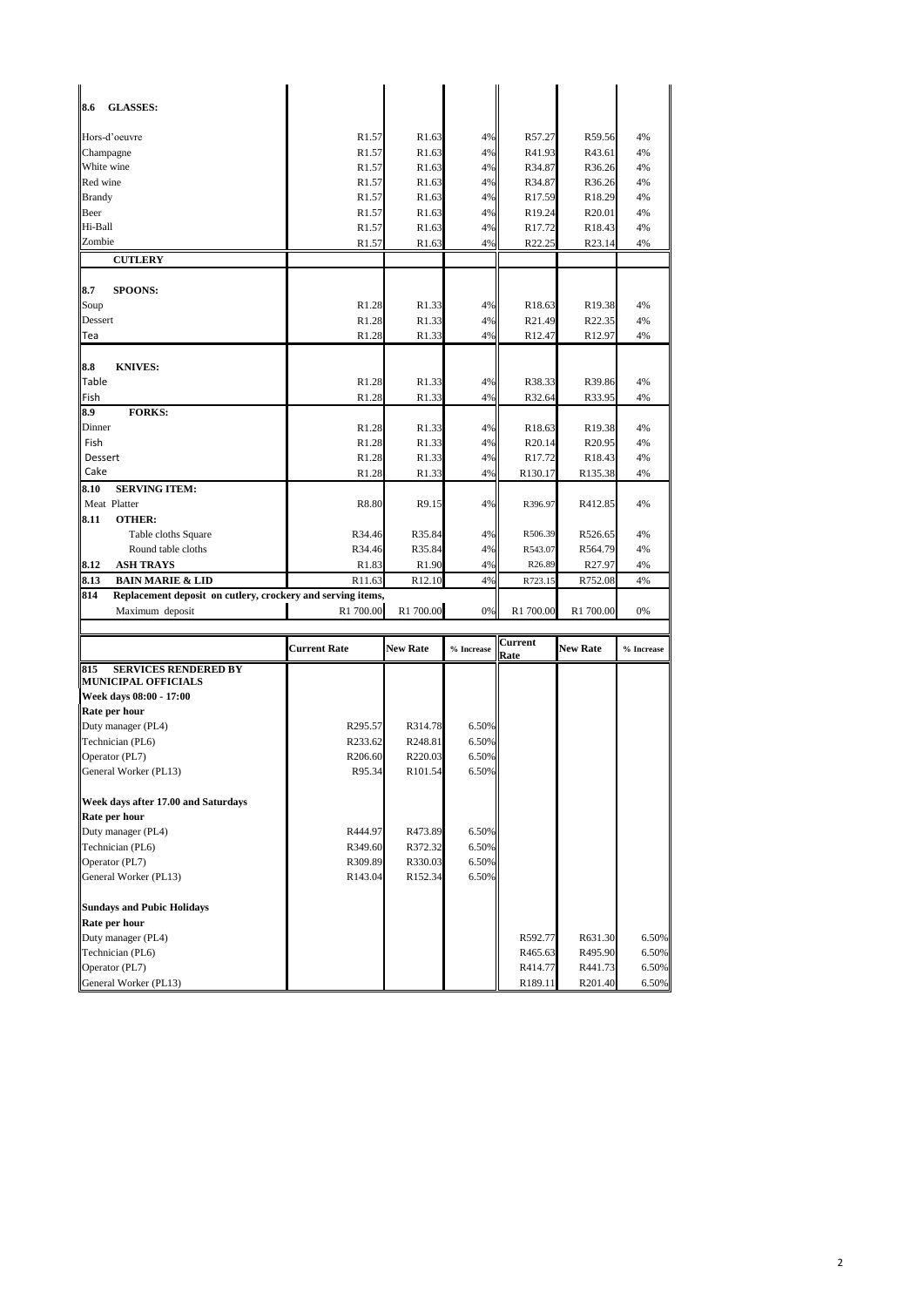#### **PART II**

#### **SPECIAL TARIFF**

### **1 Free use of special facilities and services:**

The use of the halls and the disposal of the special facilities and services as defined in these by-laws, for

- (a) Any purpose whatsoever by the Council;
- (b) Mayoral receptions;
- (c) Elections and referendums;

|                  |                                                                       | C urrent rate | New rate      | % increased              |
|------------------|-----------------------------------------------------------------------|---------------|---------------|--------------------------|
| $\overline{2}$   | Bar rights When alcoholic liquor is sold during the duration          |               |               |                          |
|                  | of any function                                                       | 1 866.00      | 1941.00       | 4%                       |
|                  |                                                                       |               |               |                          |
| 3                | Piano:<br>Baby grand, per occasion                                    | 2 291.00      | 2 3 8 3 .00   | 4%                       |
|                  | <b>Public Address System:</b>                                         |               |               |                          |
| 4<br>41          | Per occasion                                                          | 1984.00       | 2 063.00      | 4%                       |
| 42               | Deposit to cover possible damage                                      | 1 266.00      | 1 317.00      | 4%                       |
| 43               | Public Address Per Hour                                               | 372.00        | 387.00        | 4%                       |
|                  |                                                                       |               |               |                          |
| 5                | Use of the halls on Sundays and public holidays until 00:00           |               |               |                          |
| 51               | Weddings                                                              | 6 5 6 2.00    | 6 824.00      | 4%                       |
| 52               | Church and Memorial Services                                          | 5 5 1 4 .00   | 5 735.00      | 4%                       |
| 53               | For every hour thereafter                                             | 940.00        | 978.00        | 4%                       |
|                  |                                                                       |               |               |                          |
| 54               | For every hour after<br>00:00                                         | 940.00        | 978.00        | 4%                       |
|                  |                                                                       |               |               | Increase by              |
| 16               | <b>Vestibule (Small Room)</b>                                         | 1 1 3 5 .00   | 1 1 8 0 . 0 0 | 4.00%                    |
| 61               | Vestibule: If separately hired                                        | Per Hour      | Per Hour      |                          |
|                  |                                                                       |               |               |                          |
| ll7              | <b>HIRE OF TABLES:</b>                                                |               |               |                          |
| 71               | Round tables with 10 chairs per table                                 | 50.00         | 50.00         | 0%                       |
| 72               | Other tables (Square Tables) with 8 chairs per table                  | 35.00         | 35.00         | $0\%$                    |
|                  |                                                                       |               |               |                          |
| $\boldsymbol{8}$ | <b>HIRE OF CHAIRS:</b>                                                |               |               |                          |
| 81               | From 01 to 50 chairs                                                  | free          | free          |                          |
| 82               | From 50 or up to 450/600 or more chairs                               | 3.50          | 3.50          | 0%                       |
| 9                | A 25 % Rebate of charges may be granted by the Municipal              |               |               |                          |
|                  | Manager on request to the following institutions:                     |               |               |                          |
| 91               | Educational, religious and registered welfare organizations           |               |               |                          |
| 92               | Churches                                                              |               |               |                          |
| 93               | Local amateur groups                                                  |               |               |                          |
|                  |                                                                       |               |               |                          |
| 10               | Refund of deposits on cancellation:                                   |               |               |                          |
|                  |                                                                       |               |               |                          |
|                  | Refund of deposits will only be made in cases where the relevant      |               |               |                          |
|                  | Hall is re-let and a 15% administrative levy will be charged with the |               |               |                          |
|                  | Rehiring of the hall                                                  |               |               |                          |
|                  |                                                                       |               |               | <b>To Cover Possible</b> |
| 11.              | <b>Deposit on City Hall and Banquet Hall:</b>                         |               |               | <b>Damages</b>           |
|                  |                                                                       |               |               |                          |
|                  | Refundable if hall is left in a good condition                        | 2 700.00      | 2 700.00      | $0\%$                    |
| 12.              | <b>Preparations of the Town/Banquet Halls:</b>                        |               |               |                          |
|                  | From 08h00 until 18h00 (Weekdays)                                     | 1 122.07      | 1 1 6 6.95    | 4.00%                    |
|                  | From 08h00 until 18h00 (Public holidays and weekends)                 | 1 683.00      | 1750.00       | 4.00%                    |
|                  | After 18h00                                                           | 2 5 2 5 .00   | 2 625.00      | 4.00%                    |
|                  |                                                                       | Increased     | Increased     |                          |
| 13.              | <b>Car Parking on Municipal Facilities</b>                            |               |               |                          |
|                  | 13.1<br>Municipal Staff Per Month.                                    | 110.00        | 110.00        | $0\%$                    |
|                  | 13.2<br>Casual Parkers                                                | 10.00         | 10.00         | $0\%$                    |
| 13.3             | Public Per Month                                                      | 220.00        | 220.00        | $0\%$                    |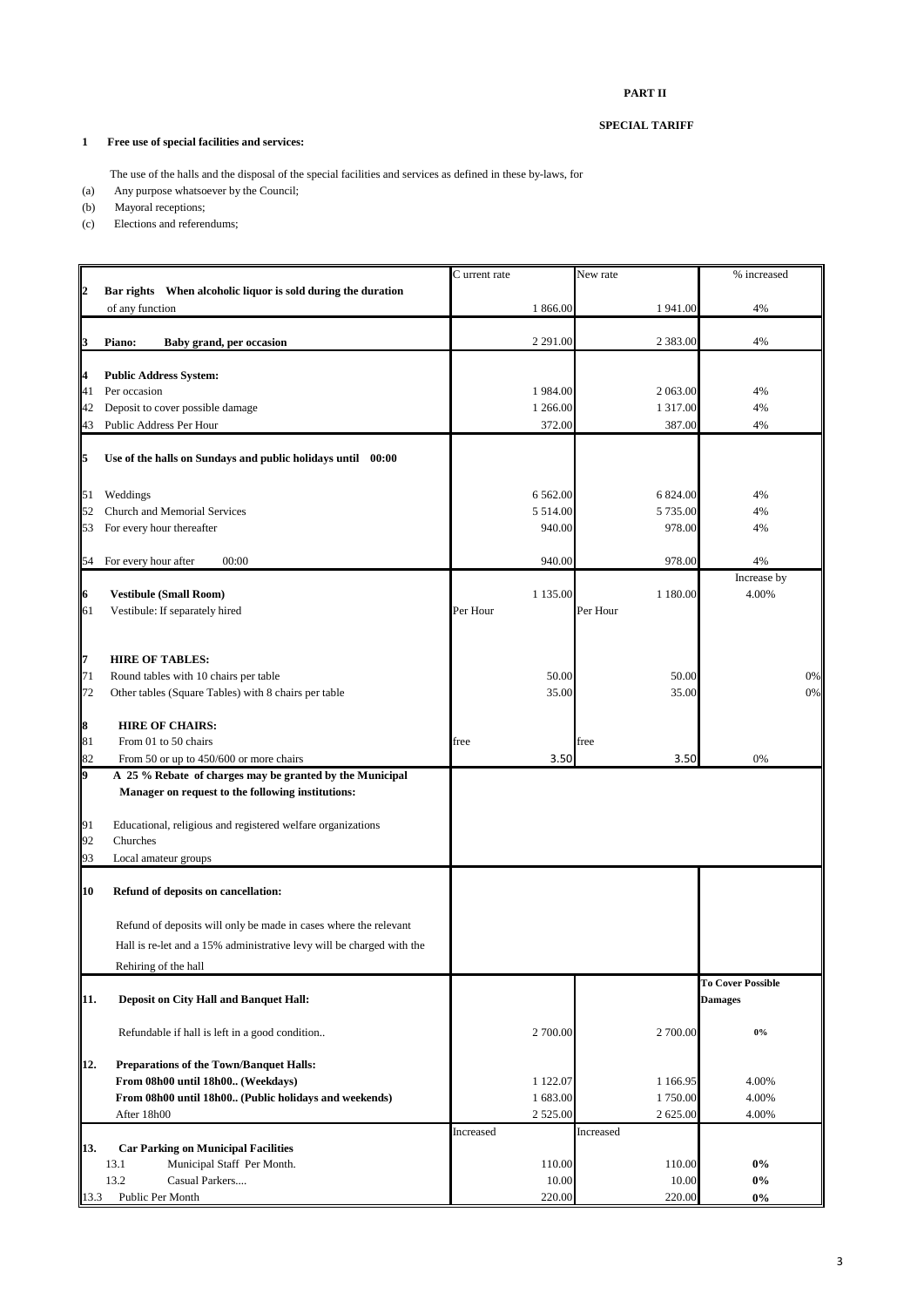## VEREENIGING CIVIC THEATRE AND SHARPEVILLE HALL TARIFFS

| AMENDMENTS OF VEREENIGING CIVIC<br>THEATRE TARIFFS                  |                                     |                         |            |                                     |                         |
|---------------------------------------------------------------------|-------------------------------------|-------------------------|------------|-------------------------------------|-------------------------|
|                                                                     | Current                             | Current                 | Proposed   | Proposed                            | Proposed                |
|                                                                     | <b>MONDAY TO</b><br><b>THURSDAY</b> | <b>FRIDAY TO SUNDAY</b> | % Increase | <b>MONDAY TO</b><br><b>THURSDAY</b> | <b>FRIDAY TO SUNDAY</b> |
| <b>Amateurs Production</b>                                          |                                     |                         |            |                                     |                         |
| During the day                                                      | R4 409.00                           | R5 533.00               | 4.00%      | R4 585.00                           | R5 754.00               |
| During the evening                                                  | R5 289.00                           | R6 354.00               | 4.00%      | R5 501.00                           | R6 608.00               |
| <b>Professional Production</b>                                      |                                     |                         |            |                                     |                         |
| During the day                                                      | R14 697.00                          | R16 905.00              | 4.00%      | R15 285.00                          | R17 581.00              |
| During the evening                                                  | R14 697.00                          | R16 905.00              | 4.00%      | R15 285.00                          | R17 581.00              |
| <b>Beauty Pageants and Competitions by</b>                          |                                     |                         |            |                                     |                         |
| <b>Schools</b>                                                      |                                     |                         |            |                                     |                         |
| During the day                                                      | R4 406.00                           | R5 533.00               | 4.00%      | R4 582.00                           | R5 754.00               |
| During the evening                                                  | R5 289.00                           | R6 354.00               | 4.00%      | R5 501.00                           | R6 608.00               |
| <b>Churches and School Concerts</b>                                 |                                     |                         |            |                                     |                         |
| During the day                                                      | R4 406.00                           | R5 533.00               | 4.00%      | R4 582.00                           | R5 754.00               |
| During the evening                                                  | R5 289.00                           | R6 354.00               | 4.00%      | R5 501.00                           | R6 608.00               |
| Green Room                                                          |                                     |                         |            |                                     |                         |
| For Functions/meeting and Presentations                             |                                     |                         |            |                                     |                         |
|                                                                     | R587.00                             | R690.00                 | 4.00%      | R610.00                             | R718.00                 |
| <b>Orchestra Room</b>                                               |                                     |                         |            |                                     |                         |
| For Functions/meetings and presentations                            | R528.00                             | R690.00                 | 4.00%      | R549.00                             | R718.00                 |
| <b>Conferences/Seminars and Congresses</b>                          |                                     |                         |            |                                     |                         |
| During the day                                                      | R4 406.00                           | R5 533.00               | 4.00%      | R4 582.00                           | R5 754.00               |
| During the evening until 23:00                                      | R5 289.00                           | R6 354.00               | 4.00%      | R5 501.00                           | R6 608.00               |
| 20% discount to local municipalities,                               |                                     |                         |            |                                     |                         |
| government sectors and political parties                            |                                     |                         |            |                                     |                         |
| Foyer                                                               |                                     |                         |            |                                     |                         |
| Art Exhibitions                                                     | R596.00                             | R1 382.00               | 4.00%      | R620.00                             | R1 437.00               |
| <b>Rehearsals</b>                                                   |                                     |                         |            |                                     |                         |
| With or without stage setting but including                         |                                     |                         |            |                                     |                         |
| lighting and sound                                                  |                                     |                         |            |                                     |                         |
| Professional groups, bodies or persons                              | R736.00                             | R830.00                 | 4.00%      | R765.00                             | R863.00                 |
| Amateurs, educational, Religious or welfare<br>societies or persons | R647.00                             | R690.00                 | 4.00%      | R673.00                             | R718.00                 |
| Foyer                                                               | R736.00                             | R830.00                 | 4.00%      | R765.00                             | R863.00                 |
| Meetings and or presentations /Jazz sessions<br>productions         | R1 175.00                           | R1 382.00               | 4.00%      | R1 222.00                           | R1 437.00               |
| <b>Reception Room:</b>                                              |                                     |                         |            |                                     |                         |
| Meetings and or presentations                                       | R736.00                             | R830.00                 | 4.00%      | R765.00                             | R863.00                 |
| Bringing Lights and Sounds System                                   | R969.00                             | R1 382.00               | 4.00%      | R1 008.00                           | R1 437.00               |
| Refund of deposits on cancellation:                                 |                                     |                         |            |                                     |                         |
| Cancellation of the booking must be 3 weeks                         |                                     |                         |            |                                     |                         |
| before the date and 15% of the Rental fee must                      |                                     |                         |            |                                     |                         |
| be taken<br>Deposit for Vereeniging Civic Theatre                   |                                     |                         |            |                                     |                         |
| A deposit must be paid to secure the Booking                        |                                     |                         |            |                                     |                         |
| and will be refundable in case there is no                          | R1 700.00                           | R1 700.00               | 0.00%      | R1 700.00                           | R1 700.00               |
| damage                                                              |                                     |                         |            |                                     |                         |

In case deposit does not cover damage, extra cost will be demanded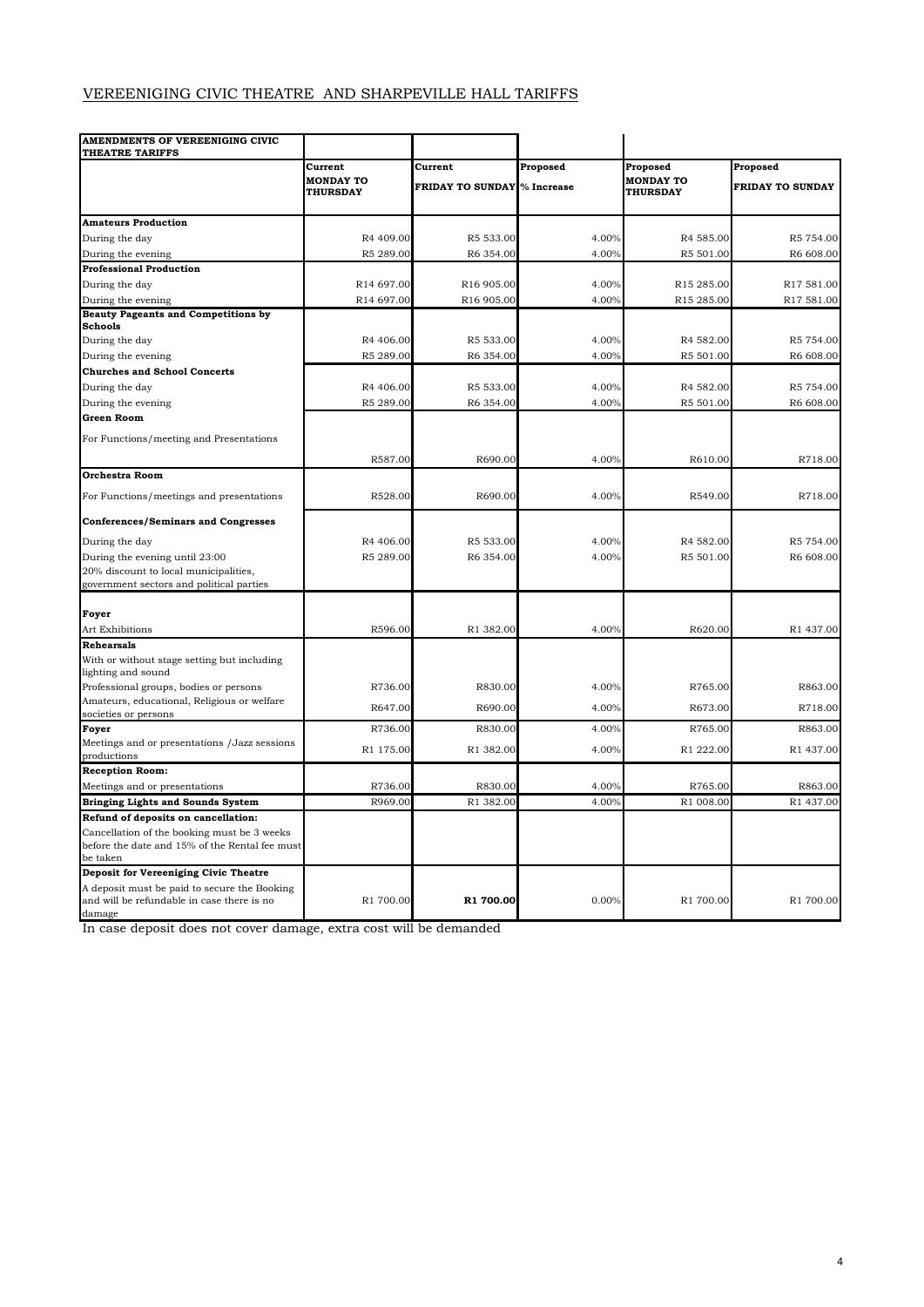| <b>AMENDMENT OF MPHATLALATSANE</b><br><b>THEATRE TARIFFS</b>            | Current                             | Current                      | Proposed       | Proposed                                                                                                                                   | <b>Proposed</b>              |
|-------------------------------------------------------------------------|-------------------------------------|------------------------------|----------------|--------------------------------------------------------------------------------------------------------------------------------------------|------------------------------|
|                                                                         | <b>MONDAY TO</b><br><b>THURSDAY</b> | <b>FRIDAY TO SUNDAY</b>      | % Increase     | <b>MONDAY TO</b><br><b>THURSDAY</b>                                                                                                        | FRIDAY TO SUNDAY             |
| 15% increase                                                            |                                     |                              |                |                                                                                                                                            |                              |
| 1.<br><b>Amateurs Production</b>                                        |                                     |                              |                |                                                                                                                                            |                              |
| 1.1 During the day                                                      | R3 130.00                           | R3 615.00                    | 4.00%          | R3 255.00                                                                                                                                  | R3 760.00                    |
| 1.2 During the evening until 24:00                                      | R3 446.00                           | R3 948.00                    | 4.00%          | R3 584.00                                                                                                                                  | R4 106.00                    |
|                                                                         |                                     |                              |                |                                                                                                                                            |                              |
| 2. Professional Production:                                             |                                     |                              |                |                                                                                                                                            |                              |
| 2.1 During the day                                                      | R4 406.00                           | R5 533.00                    | 4.00%          | R4 582.00                                                                                                                                  | R5 754.00                    |
| 2.2 During the evening until 24:00                                      | R5 289.00                           | R6 354.00                    | 4.00%          | R5 501.00                                                                                                                                  | R6 608.00                    |
|                                                                         |                                     |                              |                |                                                                                                                                            |                              |
| <b>Beauty Pageants and Competition</b><br>3.                            |                                     |                              |                |                                                                                                                                            |                              |
|                                                                         |                                     |                              |                |                                                                                                                                            |                              |
| 3.1 During the day<br>3.2 During the evening                            | R3 142.00<br>R3 454.00              | R3 612.00<br>R3 976.00       | 4.00%<br>4.00% | R3 268.00<br>R3 592.00                                                                                                                     | R3 756.00<br>R4 135.00       |
| Churches and school concerts<br>4.                                      |                                     |                              |                |                                                                                                                                            |                              |
|                                                                         |                                     |                              |                |                                                                                                                                            |                              |
| 4.1 During the day                                                      | R <sub>2</sub> 410.00               | R <sub>2</sub> 770.00        | 4.00%          | R <sub>2</sub> 506.00                                                                                                                      | R <sub>2</sub> 881.00        |
| 4.2 During the evening until 24:00                                      | R <sub>2</sub> 647.00               | R3 058.00                    | 4.00%          | R <sub>2</sub> 753.00                                                                                                                      | R3 180.00                    |
| 5. Funeral Services                                                     | R1 097.00                           | R1 162.00                    | 4.00%          | R1 141.00                                                                                                                                  | R1 208.00                    |
|                                                                         | R <sub>0.00</sub><br>R823.00        | R <sub>0.00</sub><br>R875.00 | 4.00%<br>4.00% | R <sub>0.00</sub><br>R856.00                                                                                                               | R <sub>0.00</sub><br>R910.00 |
| <b>Memorial Services</b><br>6.                                          | R <sub>0.00</sub>                   | R <sub>0.00</sub>            | 4.00%          | R <sub>0.00</sub>                                                                                                                          | R <sub>0.00</sub>            |
| 7. Conferences/ Seminars/                                               |                                     |                              |                |                                                                                                                                            |                              |
| Congresses                                                              |                                     |                              |                |                                                                                                                                            |                              |
| 7.1 During the day                                                      | R1 805.00                           | R <sub>2</sub> 069.00        | 4.00%          | R1 877.00                                                                                                                                  | R <sub>2</sub> 152.00        |
| 7.2 During the evening until 24:00                                      | R1 986.00                           | R <sub>2</sub> 290.00        | 4.00%          | R <sub>2</sub> 065.00                                                                                                                      | R <sub>2</sub> 382.00        |
| 7.3 20% Discount on Local, Government Sectors                           | R1 446.00                           | R1 656.00                    | 4.00%          | R1 504.00                                                                                                                                  | R1 722.00                    |
| and Political Parties                                                   | R1 591.00                           | R1 831.00                    | 4.00%          | R1 655.00                                                                                                                                  | R1 904.00                    |
| 8. Weddings                                                             |                                     |                              |                |                                                                                                                                            |                              |
|                                                                         |                                     |                              |                |                                                                                                                                            |                              |
| 8.1 During the day                                                      | R4 814.00                           | R5 610.00                    | 4.00%          | R5 007.00                                                                                                                                  | R5 834.00                    |
| 8.2 During the evening (Reception)                                      | R5 299.00                           | R6 092.00                    | 4.00%          | R5 511.00                                                                                                                                  | R6 336.00                    |
| Rehearsals<br>9.                                                        |                                     |                              |                |                                                                                                                                            |                              |
| 9.1 Professional groups, bodies or                                      |                                     |                              |                |                                                                                                                                            |                              |
| persons                                                                 | No rehearsals                       | No rehearsals                |                | No rehearsals                                                                                                                              | No rehearsals                |
| 9.2 Amateurs, educational, religious or<br>welfare societies or persons |                                     |                              |                |                                                                                                                                            |                              |
|                                                                         |                                     |                              |                |                                                                                                                                            |                              |
| 10. Foyer                                                               |                                     |                              |                |                                                                                                                                            |                              |
|                                                                         |                                     |                              |                |                                                                                                                                            |                              |
| 10.1 Jazz session (Foyer) from 15:00 until 22:00                        | R1 325.00                           | R1 404.00                    | 4.00%          | R1 378.00                                                                                                                                  | R1 460.00                    |
| 11. Kitchen                                                             | R820.00                             | R867.00                      | 4.00%          | R853.00                                                                                                                                    | R902.00                      |
| 12. Refund of deposits on                                               |                                     |                              |                |                                                                                                                                            |                              |
| cancellation:                                                           | of the hall                         |                              |                | Refund of deposits will be made in cases where the relevant Hall is re-let and a 15% administrative levy will be charged with the rehiring |                              |
|                                                                         |                                     |                              |                |                                                                                                                                            |                              |
| 13. Deposit on Mphatlalatsane<br>Theatre:                               |                                     |                              |                |                                                                                                                                            |                              |
| Refunded if hall is left in a good                                      | R1 300.00                           | R1 300.00                    | $0.00\%$       | R1 300.00                                                                                                                                  | R1 300.00                    |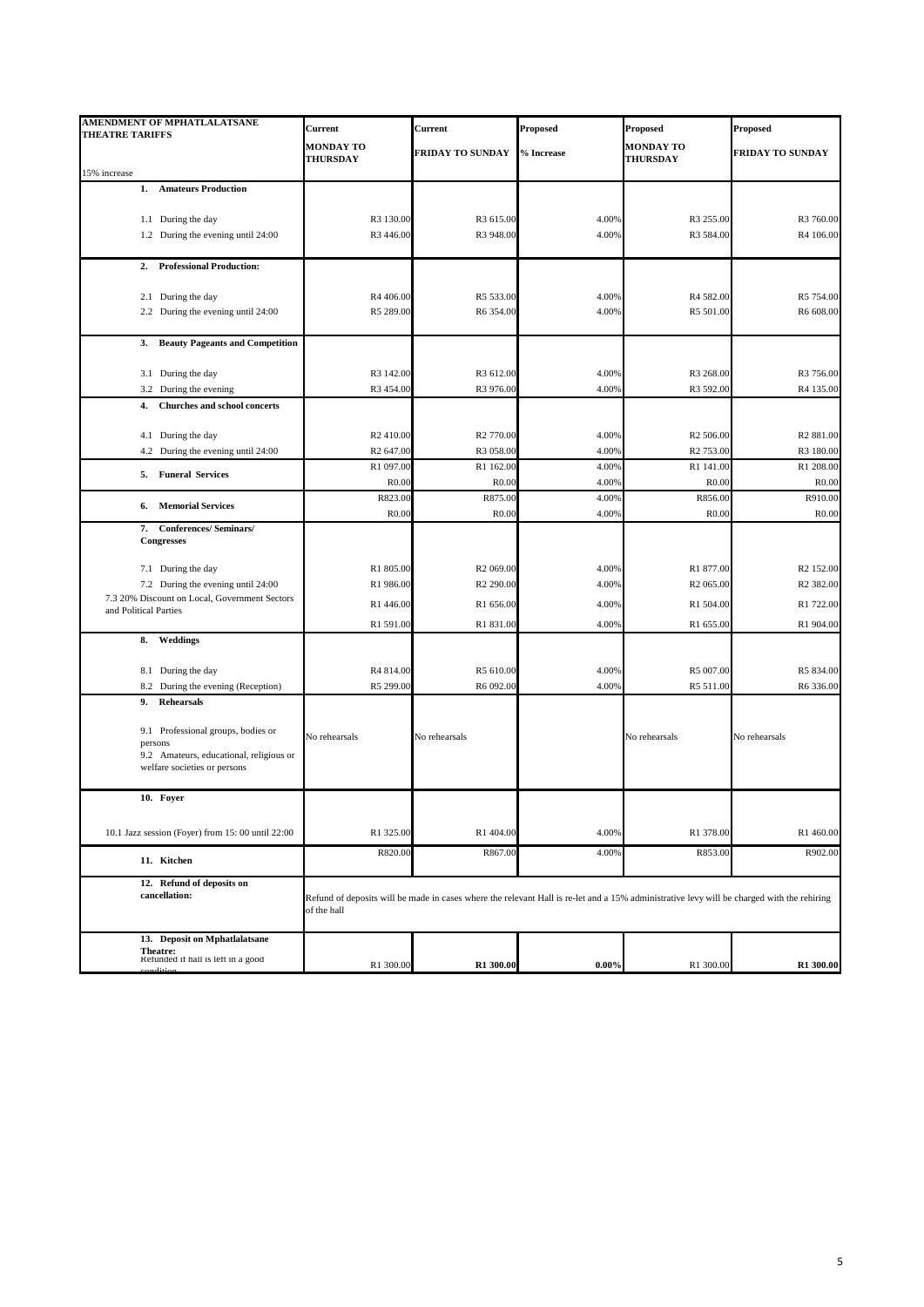| <b>SHARPEVILLE HALL NEW TARRIFS</b>                                                                                        | Current                             | Current                       |                | <b>Proposed</b>                                                                                                                            | Current                       |
|----------------------------------------------------------------------------------------------------------------------------|-------------------------------------|-------------------------------|----------------|--------------------------------------------------------------------------------------------------------------------------------------------|-------------------------------|
|                                                                                                                            | <b>MONDAY TO</b><br><b>THURSDAY</b> | <b>FRIDAY TO SUNDAY</b>       |                | <b>MONDAY TO</b><br><b>THURSDAY</b>                                                                                                        | FRIDAY TO SUNDAY              |
| 15% increase                                                                                                               |                                     |                               |                |                                                                                                                                            |                               |
| <b>Amateurs Production</b><br>2.                                                                                           |                                     |                               |                |                                                                                                                                            |                               |
| 13.1 During the day                                                                                                        | R3 546.00                           | R3 587.00                     | 4.00%          | R3 688.00                                                                                                                                  | R3 730.00                     |
| 13.2 During the evening until 24:00                                                                                        | R3 878.00                           | R4 110.00                     | 4.00%          | R4 033.00                                                                                                                                  | R4 274.00                     |
| 14. Professional Production:                                                                                               |                                     |                               |                |                                                                                                                                            |                               |
|                                                                                                                            |                                     |                               |                |                                                                                                                                            |                               |
| 14.1 During the day<br>14.2 During the evening until 24:00                                                                 | R5430.00<br>R6 241.00               | R5 753.00<br>R6 619.00        | 4.00%<br>4.00% | R5 647.00<br>R6491.00                                                                                                                      | R5 983.00<br>R6 884.00        |
|                                                                                                                            |                                     |                               |                |                                                                                                                                            |                               |
| 15. Beauty Pageants and Competition                                                                                        |                                     |                               |                |                                                                                                                                            |                               |
| 15.1 During the day                                                                                                        | R4 076.00                           | R4 316.00                     | 4.00%          | R4 239.00                                                                                                                                  | R4 489.00                     |
| 15.2 During the evening                                                                                                    | R4 486.00                           | R4 770.00                     | 4.00%          | R4 665.00                                                                                                                                  | R4 961.00                     |
| 16. Churches and school concerts                                                                                           |                                     |                               |                |                                                                                                                                            |                               |
| 16.1 During the day                                                                                                        | R <sub>2</sub> 360.00               | R <sub>2</sub> 501.00         | 4.00%          | R <sub>2</sub> 454.00                                                                                                                      | R <sub>2</sub> 601.00         |
| 16.2 During the evening until 24:00                                                                                        | R <sub>2</sub> 606.00               | R <sub>2</sub> 763.00         | 4.00%          | R <sub>2</sub> 710.00                                                                                                                      | R <sub>2</sub> 874.00         |
|                                                                                                                            | R932.00                             | R993.00                       | 4.00%          | R969.00                                                                                                                                    | R1 033.00                     |
| 17. Funeral Services                                                                                                       |                                     |                               |                |                                                                                                                                            |                               |
| 18. Memorial Services                                                                                                      | R700.00                             | R745.00                       | 4.00%          | R728.00                                                                                                                                    | R775.00                       |
| 19. Conferences/ Seminars/<br><b>Congresses</b>                                                                            |                                     |                               |                |                                                                                                                                            |                               |
| 19.1 During the day                                                                                                        | R <sub>2</sub> 028.00               | R <sub>2</sub> 150.00         | 4.00%          | R <sub>2</sub> 109.00                                                                                                                      | R <sub>2</sub> 236.00         |
| 19.2 During the evening until 24:00                                                                                        | R <sub>2</sub> 244.00               | R <sub>2</sub> 376.00         | 4.00%          | R <sub>2</sub> 334.00                                                                                                                      | R <sub>2</sub> 471.00         |
| 20% Discount on Local, Government Sectors and                                                                              | R1 622.00                           | R1 720.00                     | 4.00%          | R1 687.00                                                                                                                                  | R1 789.00                     |
| Political Parties on 19.1<br>20% Discount on Local, Government Sectors and<br>Political Parties on 19.2                    | R1 794.00                           | R1 902.00                     | 4.00%          | R1 866.00                                                                                                                                  | R1 978.00                     |
| 20. Weddings                                                                                                               |                                     |                               |                |                                                                                                                                            |                               |
|                                                                                                                            |                                     |                               |                |                                                                                                                                            |                               |
| 20.1 During the day                                                                                                        | R5 507.00                           | R5 838.00                     | 4.00%          | R5 727.00                                                                                                                                  | R6 072.00                     |
| 20.2 During the evening (Reception)<br>21. Rehearsals                                                                      | R5 978.00                           | R6 341.00                     | 4.00%          | R6 217.00                                                                                                                                  | R6 595.00                     |
|                                                                                                                            |                                     |                               |                |                                                                                                                                            |                               |
| 21.1 Professional groups, bodies or<br>persons<br>21.2 Amateurs, educational, religious or<br>welfare societies or persons | No rehearsals                       | No rehearsals                 |                | No rehearsals                                                                                                                              | No rehearsals                 |
| 22. Foyer                                                                                                                  |                                     |                               |                |                                                                                                                                            |                               |
|                                                                                                                            |                                     |                               |                |                                                                                                                                            |                               |
| 10.1 Jazz session (Foyer) from 15:00 until 22:00                                                                           | R1 301.00                           | R1 379.00                     | 4.00%          | R1 353.00                                                                                                                                  | R1 434.00                     |
| 23. Kitchen                                                                                                                | R803.00<br>R <sub>0.00</sub>        | R849.00<br>R <sub>0.0</sub> c | 4.00%<br>4.00% | R835.00<br>R <sub>0.00</sub>                                                                                                               | R883.00<br>R <sub>0.0</sub> 0 |
| 24. Refund of deposits on<br>cancellation:                                                                                 |                                     |                               |                |                                                                                                                                            |                               |
|                                                                                                                            | of the hall                         |                               |                | Refund of deposits will be made in cases where the relevant Hall is re-let and a 15% administrative levy will be charged with the rehiring |                               |
| 25. Deposit on Mphatlalatsane<br>Theatre:                                                                                  |                                     |                               |                |                                                                                                                                            |                               |
| Refunded if hall is left in a good<br>ditio                                                                                | R1 300.00                           | R1 300.00                     | $0\%$          | R1 300.00                                                                                                                                  | R1 300.00                     |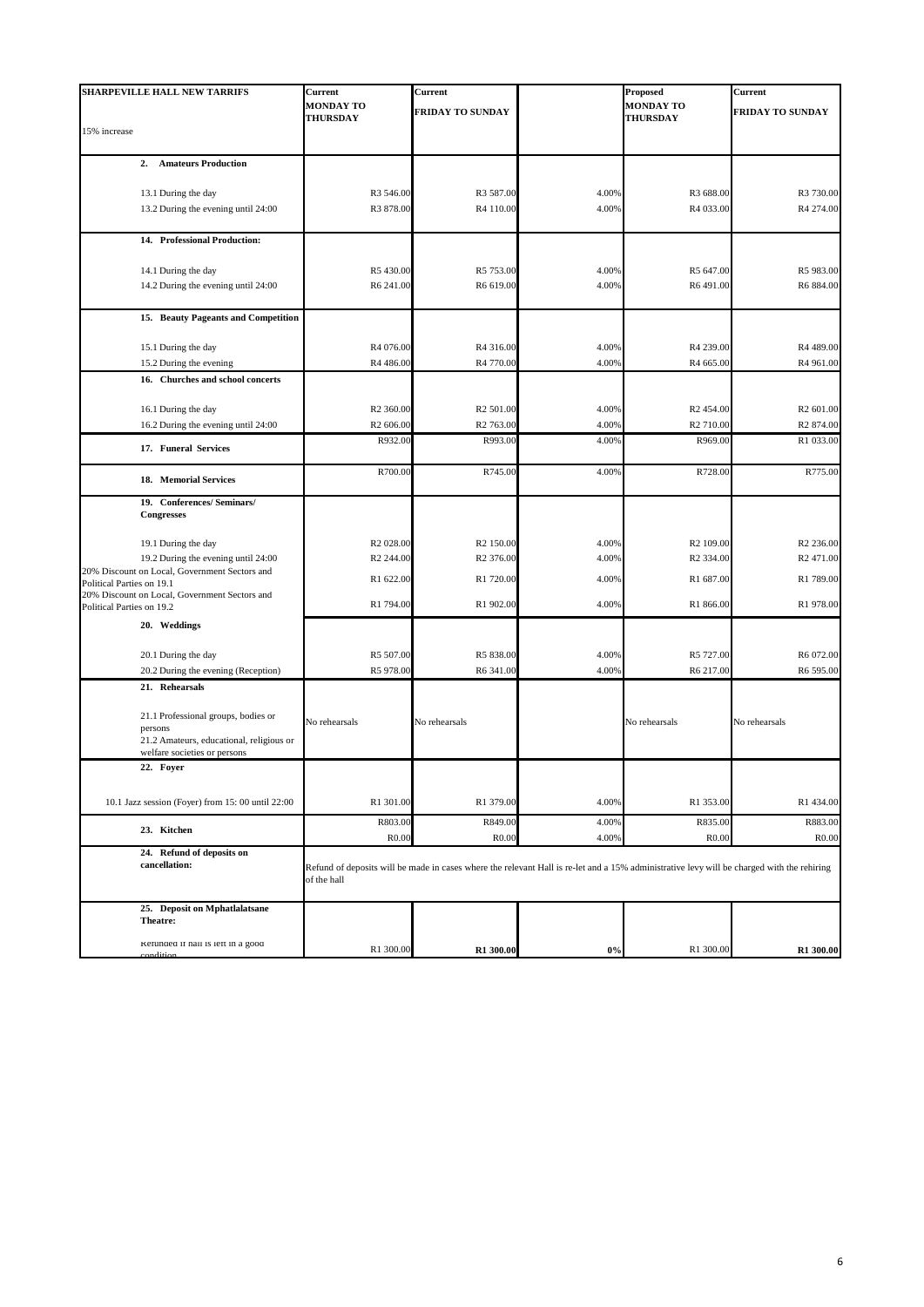#### **TARIFFS FOR THE VAAL TEKNORAMA MUSEUM FACILITIES:**

|                                           | <b>1-Jul-2021 % INCREASE</b> |       | $01-Jul-22$           |
|-------------------------------------------|------------------------------|-------|-----------------------|
| <b>Auditorium</b>                         |                              |       |                       |
| <b>Office Hours</b>                       | R972.00                      | 4.00% | R1 011.00             |
| After Hours Weekends, Public Holidays     | R1 232.00                    | 4.00% | R <sub>1</sub> 281.00 |
| <b>Conference Room</b>                    |                              |       |                       |
| <b>Office Hours</b>                       | R480.00                      | 4.00% | R499.00               |
| After Hours Weekends, Public Holidays     | R748.00                      | 4.00% | R778.00               |
| Gazebo                                    |                              |       |                       |
| <b>Office Hours</b>                       | R480.00                      | 4.00% | R499.00               |
| After Hours Weekends, Public Holidays     | R748.00                      | 4.00% | R778.00               |
| <b>Museum Entrance (Public)</b>           |                              |       |                       |
| Adults                                    | R6.00                        | 0.00% | R6.00                 |
| Children                                  | R5.00                        | 0.00% | R5.00                 |
| <b>Museum Entrance Schools and Groups</b> |                              |       |                       |
| Educators                                 | R5.00                        | 0.00% | R5.00                 |
| Learners                                  | R3.00                        | 0.00% | R3.00                 |

#### **SPECIAL CONDITIONS AND TARIFFS:**

#### **Free use of special facilities and services:**

1. The use of the Sharpeville Hall and the disposal of the special facilities and services as defined in the by-laws, for

- Any purpose whatsoever by the Sedibeng District Municipality;
- Mayoral receptions, meetings and commemorative events;
- Elections and referendums;

2. A **25 % Rebate** on charges may be granted by the Executive Director: CSS & SRAC & H on written request to the following institutions:

- Educational, religious and registered welfare organizations
- 9.2 Churches
- 9.3 Local amateur groups

3. Local Municipalities may be granted a **10 % Rebate** on charges by the Executive Director: CSS & SRAC & H on written request by the municipality.

4. Political Parties and Unions may be granted a **10 % Rebate** on charges by the Executive Director: CSS & SRAC & H on written request by the party or union.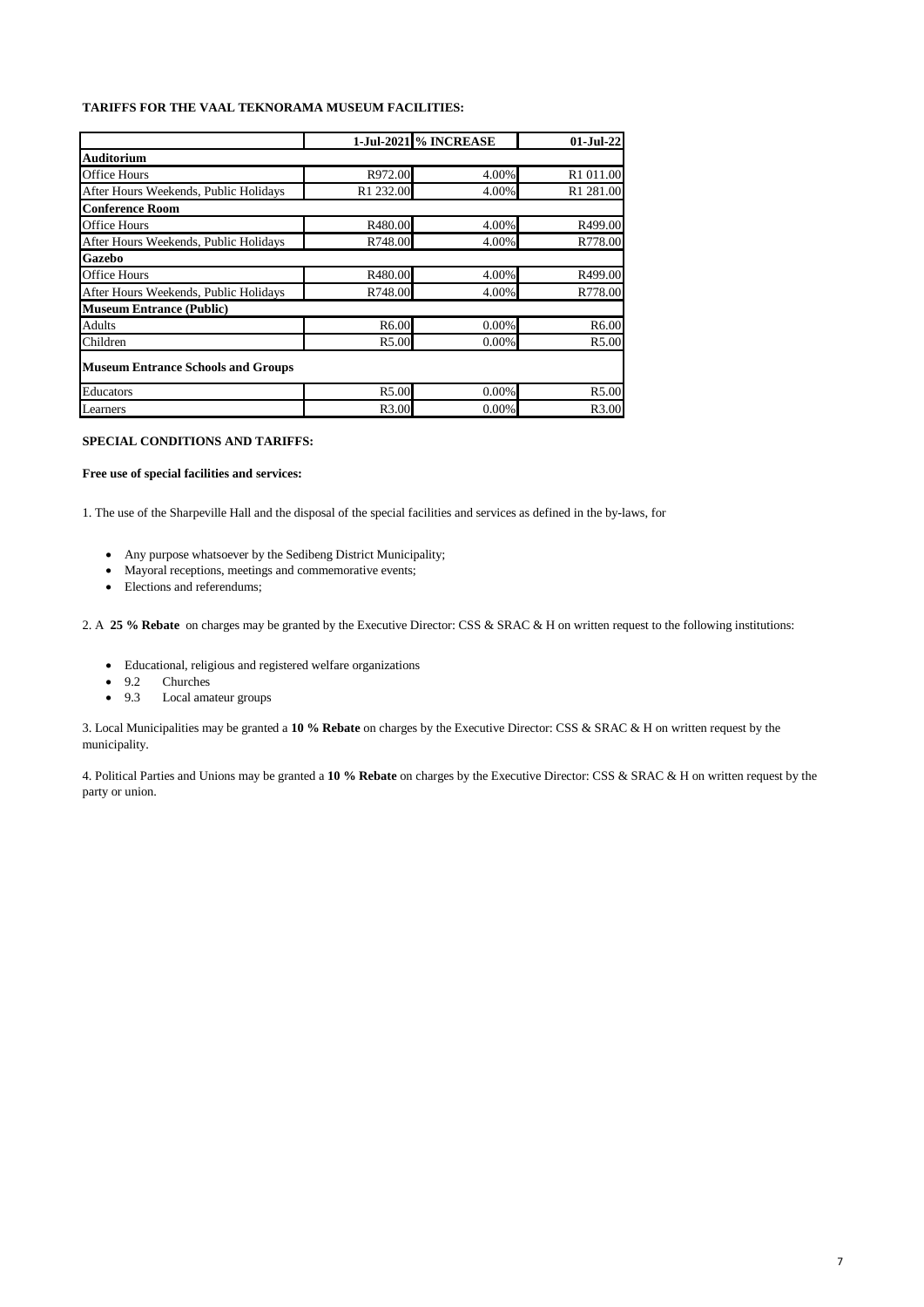# AMENDMENT: DETERMINATION OF MARKET TARIFFS

## **Current (2021/2022) Proposed (2022/2023) % Increment**

In terms of section 80(B) of the local Government Ordinance, 2003, notice is hereby given that the Sedibeng District Municipality has, by special resolution date , amended the undermentioned tariffs with effect from 1 July 2022

#### **SCHEDULE**

The market tariffs at Vereeniging National Fresh Produce Market, as determined by Sedibeng District Municipality on ., are substituted by the following:

| 1. Market commission                                                                                                                                                                                                                         | 5%                                                                                                                         | 5%                                                                                                                         |    |
|----------------------------------------------------------------------------------------------------------------------------------------------------------------------------------------------------------------------------------------------|----------------------------------------------------------------------------------------------------------------------------|----------------------------------------------------------------------------------------------------------------------------|----|
| 2. Rentals                                                                                                                                                                                                                                   |                                                                                                                            |                                                                                                                            |    |
| 2.1 Offices rental, safes and kitchens, per m <sup>2</sup> per<br>month                                                                                                                                                                      | Per m <sup>2</sup><br>R31.00                                                                                               | Per m <sup>2</sup><br>R31.00                                                                                               | 0% |
| 2.2 Storage space:                                                                                                                                                                                                                           | R34.90                                                                                                                     | R36.30                                                                                                                     | 4% |
|                                                                                                                                                                                                                                              | R21.70                                                                                                                     | R22.60                                                                                                                     | 4% |
| 2.3 Car-ports, per car-port, per month                                                                                                                                                                                                       | R78.70                                                                                                                     | R81.80                                                                                                                     | 4% |
| 2.4 Cloak-rooms, per month: Provided that, where<br>each agent shall pay a proportional share of the<br>rental, calculated at the hand of the number of<br>employees each agent employs.<br><b>Tariffs for administrative services</b><br>3. | R34.50                                                                                                                     | R35.90                                                                                                                     | 4% |
| Administration of accounts of<br>3.1                                                                                                                                                                                                         |                                                                                                                            |                                                                                                                            |    |
| buyers on credit, per account, per<br>annum or part thereof                                                                                                                                                                                  | R177.50                                                                                                                    | R184.60                                                                                                                    | 4% |
| Copies of accounts statements, per copy<br>3.2                                                                                                                                                                                               | R4.10                                                                                                                      | R4.30                                                                                                                      | 4% |
| Interest on accounts in arrears<br>3.3                                                                                                                                                                                                       | As amended from time to time in<br>by Sedibeng District Municipality<br>in respect of Council's rentals / lease<br>at 19 % | As amended from time to time in<br>by Sedibeng District Municipality<br>in respect of Council's rentals / lease<br>at 19 % |    |
| 3.4 Computer services, per<br>transaction                                                                                                                                                                                                    | R0.20                                                                                                                      | R <sub>0.20</sub>                                                                                                          | 4% |
| Administration fee in respect<br>3.5<br>of agents cash handling, per month                                                                                                                                                                   | R71.70                                                                                                                     | R74.60                                                                                                                     | 4% |
| 3.5.1 Cash handling fee                                                                                                                                                                                                                      | As amended from time to time by the<br>Bank                                                                                | As amended from time to time by the<br>Bank                                                                                |    |
| 3.5.2 Cheque costs                                                                                                                                                                                                                           | As amended from time to time by the<br>Bank                                                                                | As amended from time to time by the<br>Bank                                                                                |    |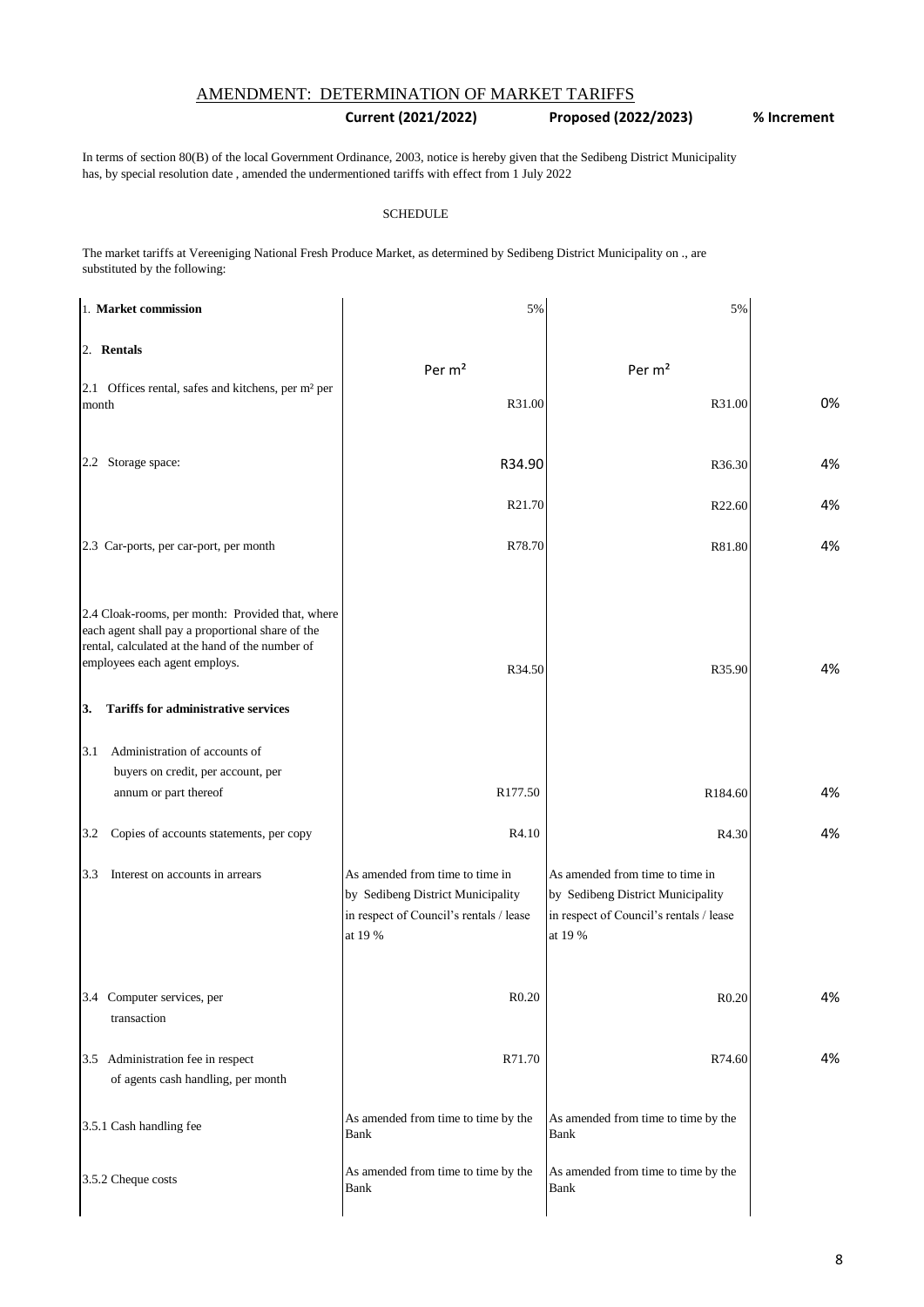|                    |                                                                      | Current (2021/2022)  | Proposed (2022/2023)         | % Increment |
|--------------------|----------------------------------------------------------------------|----------------------|------------------------------|-------------|
|                    | 3.6 Lease of terminals by agents, per day:                           |                      |                              |             |
|                    | Keyboards:                                                           | R42.40               | R44.10                       | 4%          |
| Terminals:         |                                                                      | R42.40               | R44.10                       | 4%          |
| $\boldsymbol{2}$   | <b>Tariffs for handling facilities</b>                               | Vat Included         | Vat Included                 |             |
| 4.1                | Leasing of market trolleys, per<br>porter per week                   | R94.10               | R97.90                       | 4%          |
|                    | 4.2.1 Lease of market trolleys, per buyer,<br>per day                | R <sub>19.40</sub>   | R20.20                       | 4%          |
|                    | 4.2.2 Jacks, per buyer per day market jack                           | R29.30               | R30.50                       | 4%          |
|                    | 4.2.3 Per week or part thereof                                       | R41.10               | R42.70                       | 4%          |
| 4.3<br>per pallet: | Fork lifter:<br>4.3.1 On - and off -loading of produce,              |                      |                              |             |
|                    | Agents                                                               | R <sub>6.70</sub>    | R7.00                        | 4%          |
|                    | Non Agents                                                           | Double normal tariff | Double normal tariff         |             |
|                    | 4.3.2 Transporting in and out of cold rooms                          | Free of charge       | Free of charge               |             |
| 4.4                | Porters:                                                             |                      |                              |             |
| 4.41               | Per week or part hereof                                              | R45.30               | R47.10                       | 4%          |
| 5                  | Tariffs for ripening and refrigeration                               |                      |                              |             |
| 5.1                | Ripening rooms: (per week or part thereof)                           |                      |                              |             |
|                    | 5.1.1 Ripening of avocados, pawpaws and<br>mangoes, per container    | per box<br>R0.50     | per box<br>R <sub>0.50</sub> | 4%          |
|                    | 5.1.2 Ripening of bananas, per container                             | R <sub>2.10</sub>    | R <sub>2.20</sub>            | 4%          |
|                    | 5.1.3 Refrigeration and storage of ripened<br>bananas, per container | R <sub>0.50</sub>    | R <sub>0.50</sub>            | 4%          |
|                    | 5.1.4 Produce not purchased or sold on<br>the market                 | Double normal tariff | Double normal tariff         |             |
|                    |                                                                      |                      |                              |             |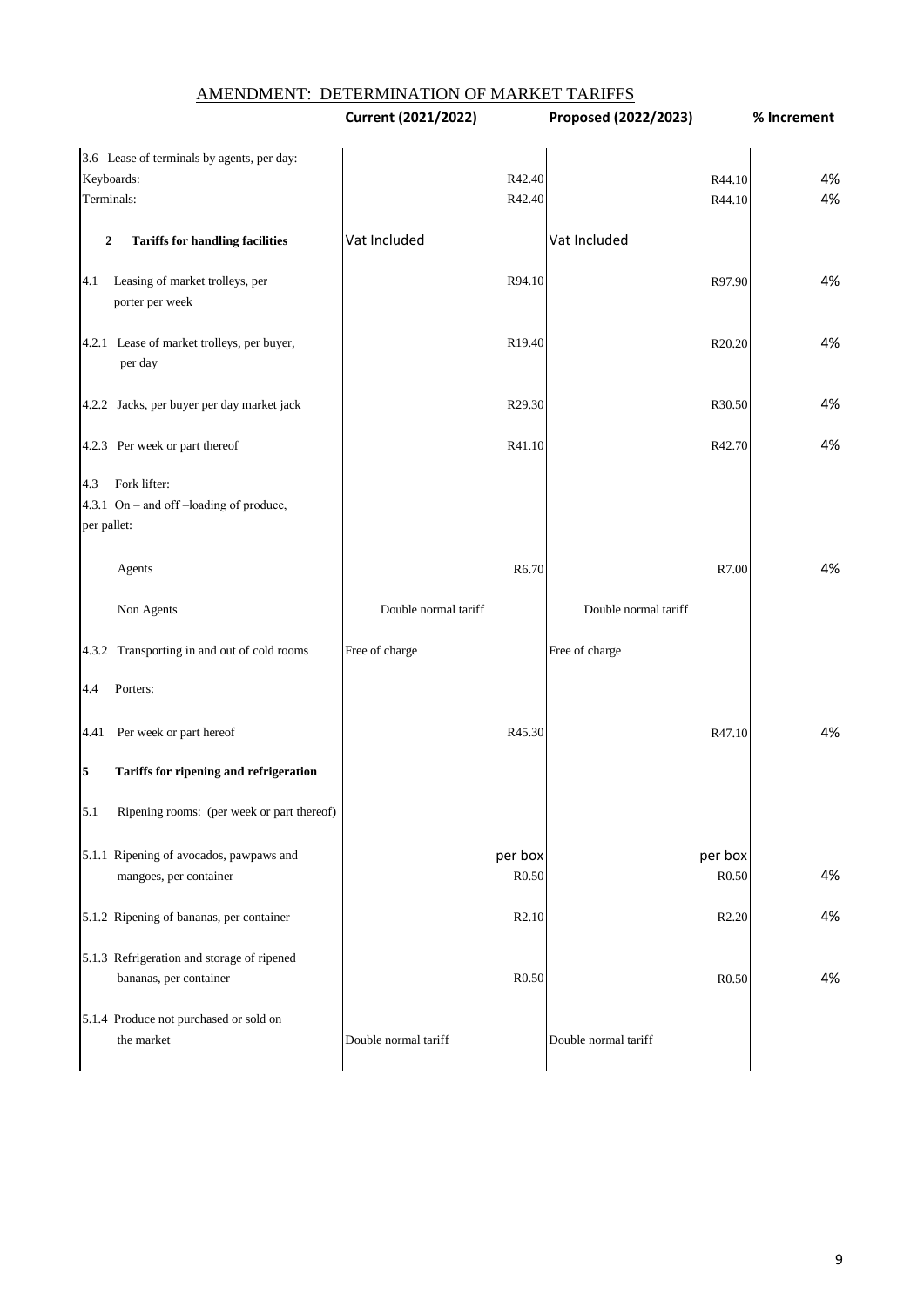AMENDMENT: DETERMINATION OF MARKET TARIFFS

|                                                                          | Current (2021/2022)                   | Proposed (2022/2023)         | % Increment |
|--------------------------------------------------------------------------|---------------------------------------|------------------------------|-------------|
| 5.2 Cold rooms:                                                          |                                       |                              |             |
| 5.2.1                                                                    | Containers, per week or part thereof: |                              |             |
| (a) not larger than 10 000cm3                                            | R <sub>0.20</sub>                     | R <sub>0.20</sub>            | 4%          |
| (b) between 10 000 and 20 000cm3                                         | R <sub>0.30</sub>                     | R <sub>0.30</sub>            | 4%          |
| (c) between 20 001 and 40 000cm3                                         | R0.40                                 | R0.40                        | 4%          |
| (d) between 40 001 and 60 000cm3                                         | R <sub>0.40</sub>                     | R0.40                        | 4%          |
| (e) between 60 001 and 80 000cm3                                         | R <sub>0.50</sub>                     | R <sub>0.50</sub>            | 4%          |
| (f) between 80 001 and 100 000cm3                                        | R1.90                                 | R <sub>2.00</sub>            | 4%          |
| (g) between 100 001 and 500 000cm3                                       | R6.20                                 | R6.40                        | 4%          |
| (i) above 500 001cm3                                                     | R7.50                                 | R7.80                        | 4%          |
| 5.2.2<br>Bags, per week or part thereof:                                 |                                       |                              |             |
| (a) below 5kg                                                            | R <sub>0.30</sub>                     | R <sub>0.30</sub>            | 4%          |
| (b) between $5,1kg - 11kg$                                               | R <sub>0.40</sub>                     | R0.40                        | 4%          |
| (c) between $11,1kg - 16kg$                                              | R <sub>0.60</sub>                     | R0.60                        | 4%          |
| (d) between $16,1kg-36kg$                                                | R <sub>0.80</sub>                     | R <sub>0.80</sub>            | 4%          |
| (e) above 36kg                                                           | R <sub>2.20</sub>                     | R <sub>2.30</sub>            | 4%          |
| 5.3 Loose produce or other items                                         | Minimum consignment per week          | Minimum consignment per week |             |
|                                                                          | R12.60                                | R <sub>13.10</sub>           | 4%          |
| Pocket                                                                   | R <sub>0.40</sub>                     | R <sub>0.50</sub>            | 4%          |
| Single tray                                                              | R <sub>0.50</sub>                     | R0.60                        | 4%          |
| Multi tray, double tray, carton                                          | R <sub>0.50</sub>                     | R0.60                        | 4%          |
| Pocket (OP), jumble box per cartoon                                      | R <sub>0.50</sub>                     | R <sub>0.60</sub>            | 4%          |
| AC, Econo, TC, sugar pocket                                              | R0.60                                 | R <sub>0.70</sub>            | 4%          |
| Banana box                                                               | R <sub>0.70</sub>                     | R <sub>0.80</sub>            | 4%          |
| Crate                                                                    | R6.40                                 | R6.70                        | 4%          |
| Vegetables                                                               | R 2844.90/m                           | R 2844.90 /m                 |             |
| 5.4 Stacked produce, per pallet<br>Per 24 hours                          | R7.50                                 | R7.80                        | 4%          |
| 5.5 Handling of produce by market<br>personnel, per container / bag, etc | R0.20                                 | R0.20                        | 4%          |
| 5.6 Lease of the entire cold room in                                     |                                       |                              |             |
| respect of produce bought or sold                                        |                                       |                              |             |
| on the market, per day or part thereof                                   | R296.00                               | R307.80                      | 4%          |
| 5.7 Lease of the entire cold room in                                     |                                       |                              |             |
| respect of produce not bought or sold                                    |                                       |                              |             |
| on the market, per day or part thereof                                   | R428.90                               | R446.10                      | 4%          |
| 5.8 Containers or bags in respect of                                     |                                       |                              |             |
| produce not bought or sold on                                            |                                       |                              |             |
| the market, per week or part thereof                                     | Double the normal tariff              | Double the normal tariff     |             |
|                                                                          |                                       |                              |             |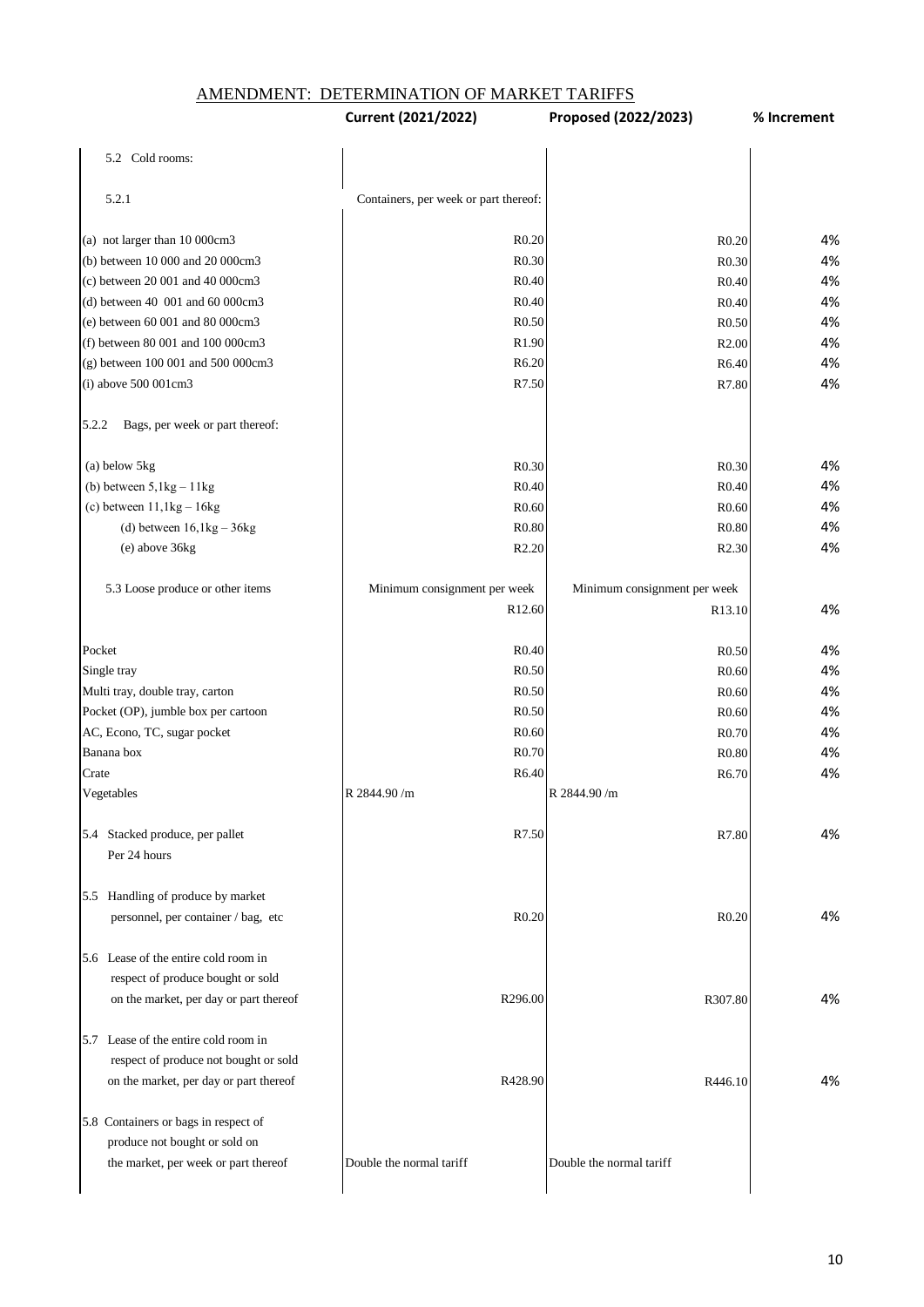|  |  | AMENDMENT:  DETERMINATION OF MARKET TARIFFS |
|--|--|---------------------------------------------|
|--|--|---------------------------------------------|

|                                                                                                                           | <b>Current (2021/2022)</b>                                                                                                                                                                | Proposed (2022/2023)                                                                                                                                                                      | % Increment |
|---------------------------------------------------------------------------------------------------------------------------|-------------------------------------------------------------------------------------------------------------------------------------------------------------------------------------------|-------------------------------------------------------------------------------------------------------------------------------------------------------------------------------------------|-------------|
| 6. General tariffs                                                                                                        |                                                                                                                                                                                           |                                                                                                                                                                                           |             |
| 6.1 Issuing of duplicate buyer's card<br>to buyers of fresh produce when<br>original card is lost or damaged,<br>per card | R32.40                                                                                                                                                                                    | R33.70                                                                                                                                                                                    | 4%          |
| 6.2 Issuing and replacement of lost or<br>damaged ID cards in respect of staff<br>and porters, per card                   | R13.50                                                                                                                                                                                    | R14.00                                                                                                                                                                                    | 4%          |
| 6.3 Handling of amendment note, per<br>note                                                                               | R1.50                                                                                                                                                                                     | R1.60                                                                                                                                                                                     | 4%          |
| 6.4 Levy on specific amendments arising<br>from sales errors on the market floor                                          | R1.50                                                                                                                                                                                     | R1.60                                                                                                                                                                                     | 4%          |
| 6.5 Levy on removal of unsold produce<br>supplied by speculators, per ton<br>or part thereof                              | R118.20                                                                                                                                                                                   | R122.90                                                                                                                                                                                   | 4%          |
| 6.6 Levy on spilling of fuel or oil on<br>the market floor and parking areas                                              | R295.80                                                                                                                                                                                   | R307.60                                                                                                                                                                                   | 4%          |
| Replacement of lost or damaged sales<br>6.7<br>dockets, per docket                                                        | R <sub>0.60</sub>                                                                                                                                                                         | R <sub>0.60</sub>                                                                                                                                                                         | 4%          |
| Washing of floors of market hall, per<br>6.8<br>block                                                                     | R24.10                                                                                                                                                                                    | R25.10                                                                                                                                                                                    | 4%          |
| Lease of photocopier, per copy<br>6.9                                                                                     | R1.60                                                                                                                                                                                     | R1.70                                                                                                                                                                                     | 4%          |
| 6.10 Breaking of fire extinguisher and<br>fire extinguisher seals                                                         | R148.10                                                                                                                                                                                   | R154.00                                                                                                                                                                                   | 4%          |
| 6.11 Fax facility, per fax                                                                                                | Tariff per fax determine by Telkom<br>from time to time                                                                                                                                   | Tariff per fax determine by Telkom<br>from time to time                                                                                                                                   |             |
| 6.12 Rental of refuse containers, per                                                                                     | The tariff per month as determined<br>in accordance to the outsourced<br>service provider as arbitrated by<br>the Sedibeng District Municipality<br>from time to time for refuse removal. | The tariff per month as determined<br>in accordance to the outsourced<br>service provider as arbitrated by<br>the Sedibeng District Municipality<br>from time to time for refuse removal. |             |

All market tariffs excludes Vat, except where indicated otherwise with the exclusion of interest which is exempted from Vat.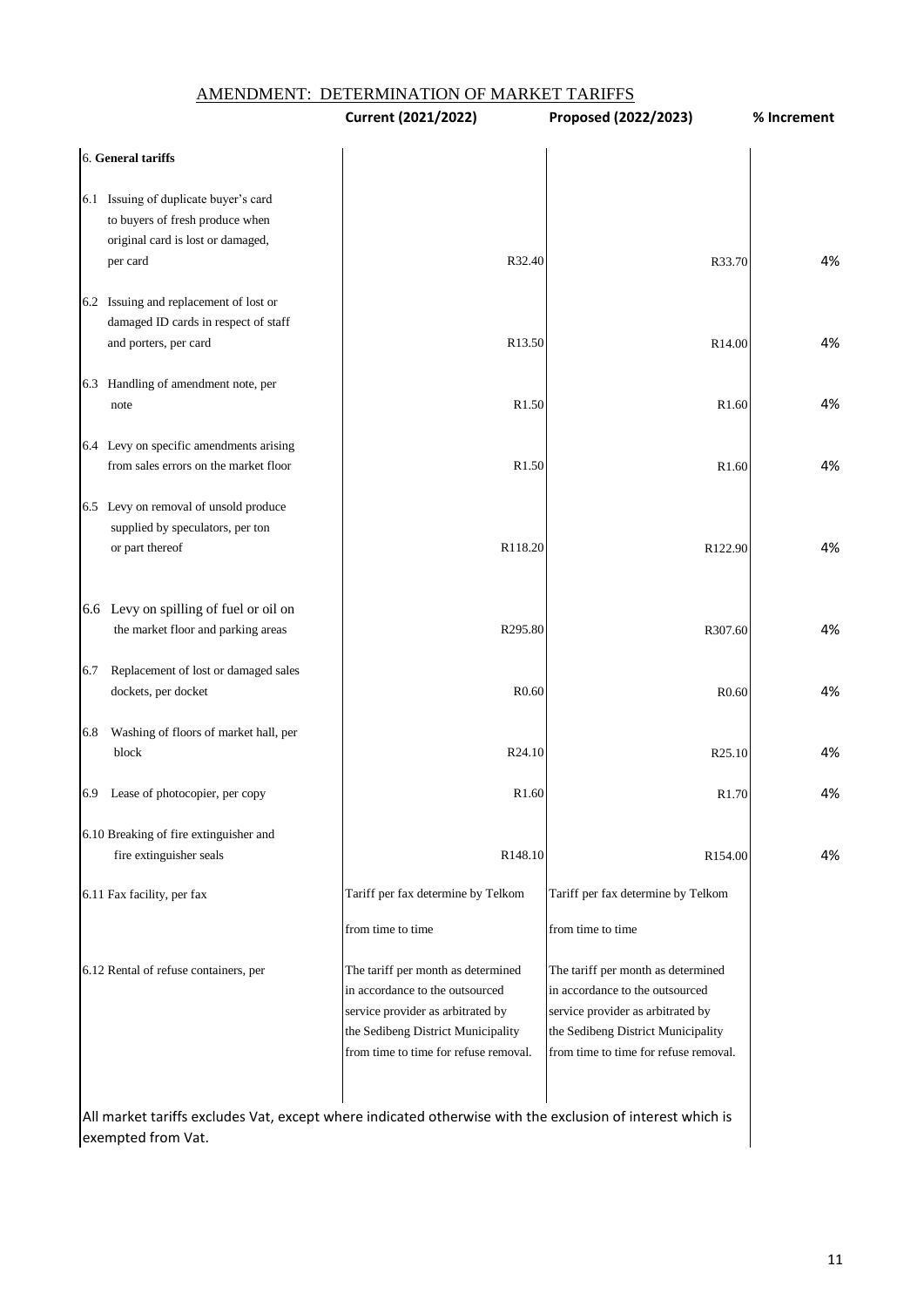# **TARIFFS WEIGHBRIDGE FEES**

|                                | Proposed<br>Current | % Increment   |
|--------------------------------|---------------------|---------------|
| Vehicles not exceeding 5 000kg | 70.00               | R73.00<br>4%  |
| Vehicles exceeding 5 000kg     | 111.00              | R115.00<br>4% |
| <b>TARIFFS FOR TENDER SALE</b> |                     |               |
| Capex                          | 750.00              | R780.00<br>4% |
| Consultancy                    | 380.00              | R400.00<br>4% |
| Other                          | 380.00              | R400.00<br>4% |
| <b>Request for Quotation</b>   | 100.00              | R100.00<br>0% |

## **INTEREST ON ARREAR ACCOUNTS**

Interest will be charged at a rate of 9% on all arrear debtor accounts

# **VEREENIGING AIRPORT TARIFFS FOR FACILITIES USAGE**

| For Once-off Use / usage | 70.00    | R70.00                | 4% |
|--------------------------|----------|-----------------------|----|
| For 6 Months use         | 900.00   | R940.00               | 4% |
| For 12 Months            | 1 800.00 | R <sub>1</sub> 870.00 | 4% |

This should not be construed as substitution for landing fee as this will be reintroduced once the Council is able to respond to all the requirements

Fuel Tariff

The Council will include **15%** surcharge on top of the selling price of the fuel in order to contribute towards maintenance of the facility.

**COPY PAYSLIPS** 20.00 R20.00 0%